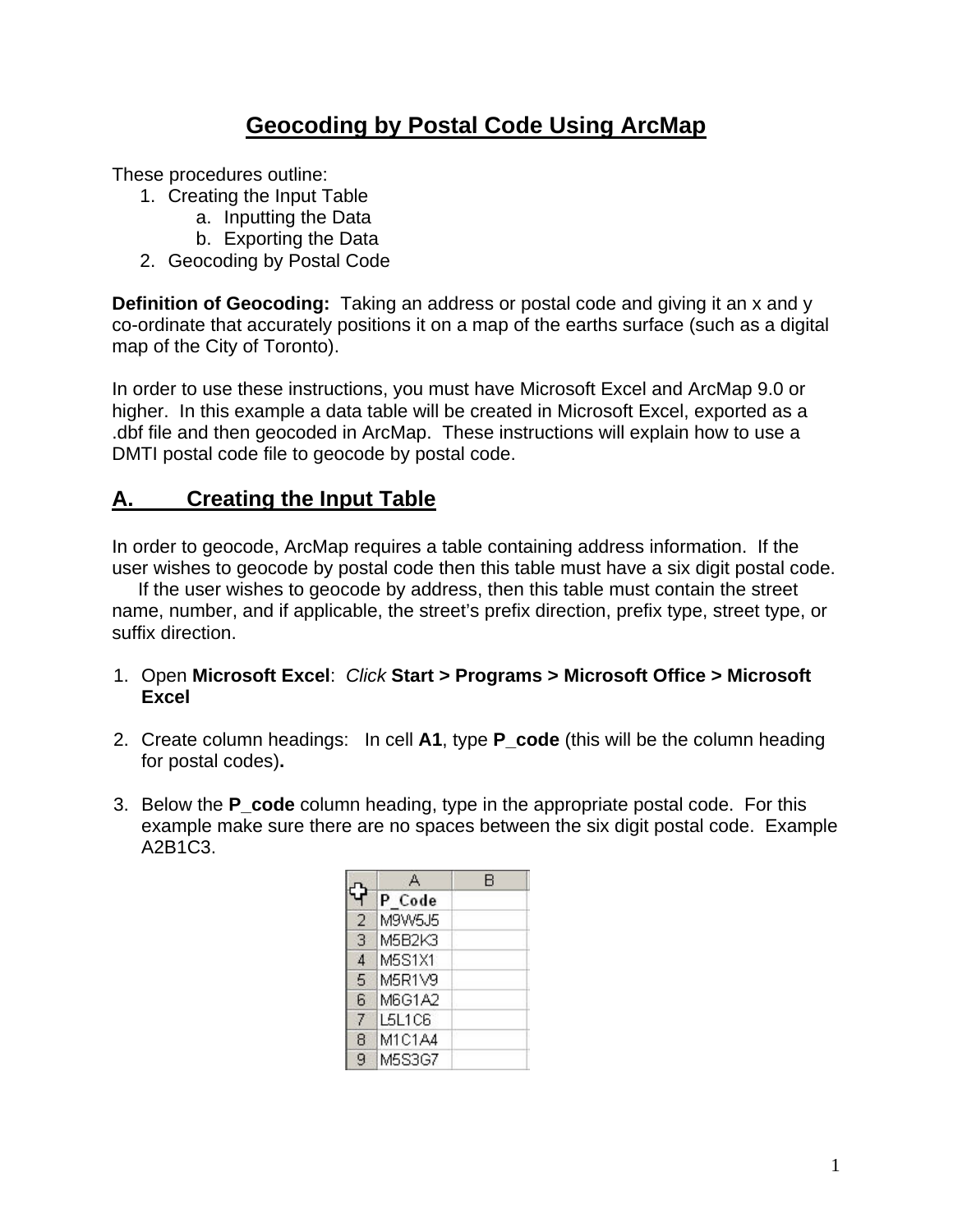4. In order to open the table in ArcMap it must be saved as a .dbf file. Prior to saving, make sure that an active cell is selected. *Click* on one of the postal codes that you have entered (in order to save the file as a .dbf, an item in the list must be clicked or else an error message will be return when the user attempts to save). From the main menu bar, *click* **File** > **Save As.** In the **File Name** text box give the table an appropriate name (in this example we will name it **test.dbf**). In the **Save as type** drop down menu, select **DBF4**.

| Save As                                 |                                                                                                                                                                                                                             | ? X |
|-----------------------------------------|-----------------------------------------------------------------------------------------------------------------------------------------------------------------------------------------------------------------------------|-----|
| Save in:                                | $\Leftrightarrow$ $\bigoplus$ $\bigotimes$ $\times$ $\bigotimes$ $\bigoplus$ $\cdot$ Tools $\cdot$<br>$\blacksquare$<br>Geocoding                                                                                           |     |
| ø<br>History<br>My Documents<br>Desktop | ip_code<br>■ geocode_test.dbf<br>Geocoding Result1.dbf<br>圔<br>Geocoding_Result.dbf<br>圛<br>Geocoding_Result_2.dbf<br>획<br>Geocoding_Result_3.dbf<br>圛<br>Geocoding_Result_error.dbf<br>国<br>mistake.dbf<br>圛<br>■ test.dbf |     |
| ₩<br><b>Favorites</b>                   |                                                                                                                                                                                                                             |     |
| My Network                              | File name:<br>test.dbf<br>۷<br>Ы<br>Save                                                                                                                                                                                    |     |
| <b>Places</b>                           | Save as type: DBF 4 (dBASE IV) (*.dbf)<br>$\blacksquare$<br>Cancel                                                                                                                                                          |     |

- a. *Click* **Ok** when the "**selected file type does not support workbooks that contain multiple sheets**" message appears.
- b. *Click* **YES** when the "**… may contain features that are not compatible with DBF4** " message appears.
- 5. *Close* **Microsoft Excel**.
	- a. When prompted to save changes *click* **Yes**.
	- b. *Click* **Save** in the **Save As** window.
	- c. *Click* **Yes** when asked to replace the existing file.
	- d. *Click* **YES** when the "**… may contain features that are not compatible with DBF4** " message appears.

### **B. Downloading the Address Locator (postal code file)**

In order to geocode by postal code, ArcMap requires an address locator file that is used to match postal codes from the .dbf file to the postal code file. This file can be downloaded from the Ryerson University Library website.

**Note** – These data are for use by Ryerson University faculty, students and staff only. These data products are provided for the exclusive purposes of teaching and academic research. Read the appropriate licensing agreement for further information. To access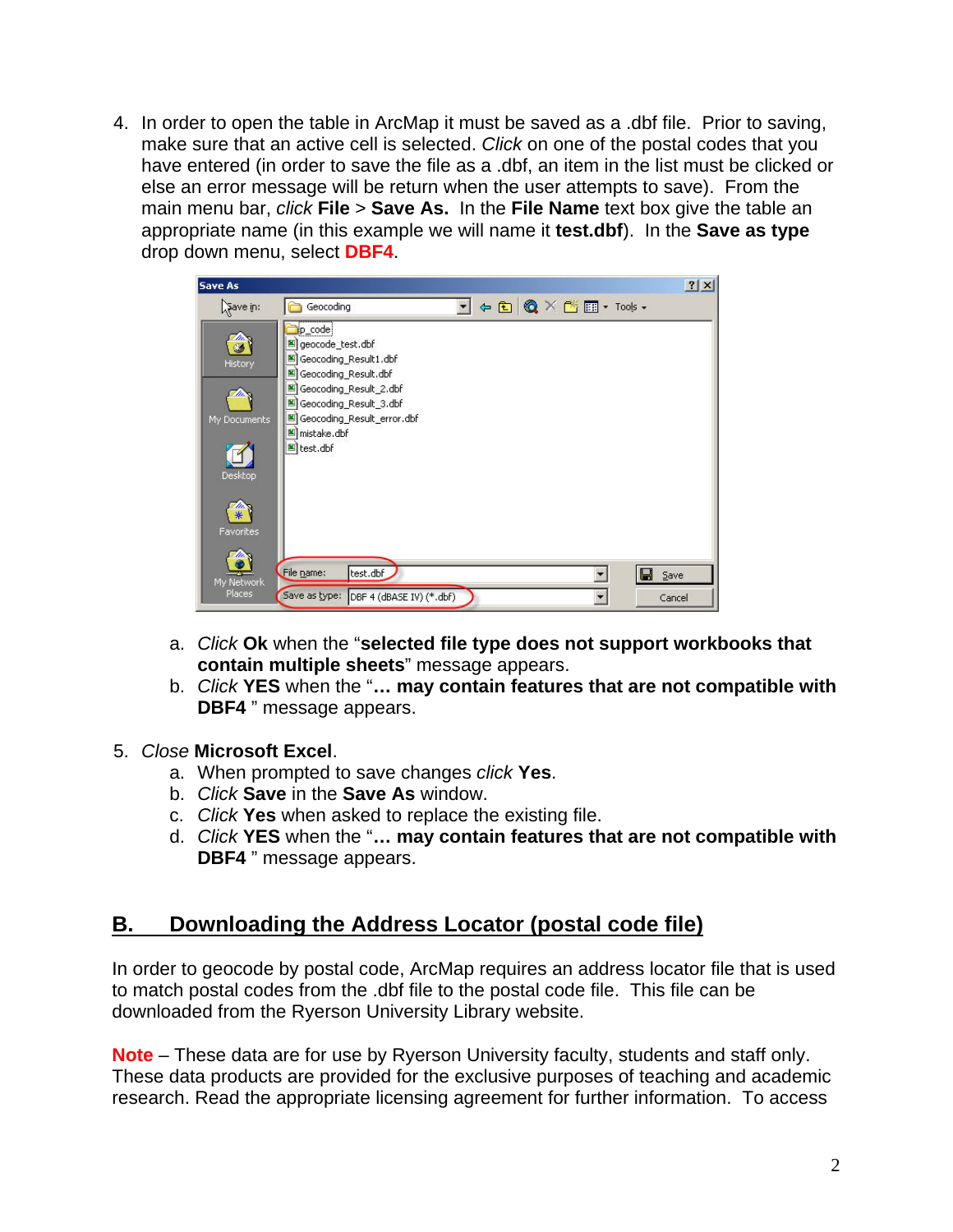the files from a computer located off the Ryerson campus, you must be a Ryerson University student (full-time or continuing education), staff or faculty member and have a matrix (e-mail) account.

- 1. Navigate to the **Ryerson University Library Website** (http://www.ryerson.ca/library/)
- 2. On the main page *click* **Map & Data Resources**
- 3. In the main menu on the left *click* **Geospatial Data**
- 4. In the main menu on the left *click* **Search Geospatial Resources**
- 5. In the search input box, type in **[CanMap Enhanced Canadian Postal](http://www.firefly.ryerson.ca/madar/geospatial/libdata/action2b.cfm?ResourceID=173)  [Geography 2005.3](http://www.firefly.ryerson.ca/madar/geospatial/libdata/action2b.cfm?ResourceID=173),** then *click* **Search**
- 6. Scroll down to the search result with the title **[CanMap Enhanced Canadian](http://www.firefly.ryerson.ca/madar/geospatial/libdata/action2b.cfm?ResourceID=173)  [Postal Geography 2005.3](http://www.firefly.ryerson.ca/madar/geospatial/libdata/action2b.cfm?ResourceID=173)** and *click* on the title
- 7. In the ensuing screen *click* **Link to Data.** Enter your user name and password (this is the same as your Ryerson E-Mail user name and password). Read over and agree to the licence agreement.
- 8. Scroll down and c*lick* **[ONuep.zip](https://www.firefly.ryerson.ca/madar/geospatial/libdata/secure_data/getfile.cfm?dir=dmti%2FPostalCodev2005%2E3%2FONuep%2Ezip)**. Select a suitable location and save the .zip file.
- 9. When prompted to save, browse to an appropriate location and then *click* **Save**.
- 10. In order to extract the file, browse to its location, uncompress the file and follow the instructions provided by the Extraction Wizard. As shown below:

| CTtorontoAV<br>dictionary.doc                  | <b>Right Click File Name</b><br>KB | File Folder<br>Microsoft Word Doc | 3/23/2006 12:47 PM<br>3/16/2006 5:19 PM |
|------------------------------------------------|------------------------------------|-----------------------------------|-----------------------------------------|
| ONmen zin<br>Open<br>Search<br>Explore         | 24,705 KB                          | Compressed (zippe                 | 4/26/2006 10:23 AM                      |
| Extract All                                    |                                    |                                   |                                         |
| Scan for viruses                               |                                    |                                   |                                         |
| Upload using WS_FTP Upload Wizard<br>Open With |                                    |                                   |                                         |
| Send To                                        |                                    |                                   |                                         |
| Cut<br>Copy                                    |                                    |                                   |                                         |
| Create Shortcut<br>Delete                      |                                    |                                   |                                         |
| Rename                                         |                                    |                                   |                                         |
| Properties                                     |                                    |                                   |                                         |

## **C. Geocoding by Postal Code**

1. *Double-Click* on the **ArcMap 9.0** icon or *Select* **Start > Programs > ArcGIS > ArcMap**. ArcMap should automatically prompt the option to **Add Data**.

Otherwise, *Click* the **Add Data** button . In the **Add data** window, browse to the location of the saved .dbf file. (In this example we will use **test.dbf**). **test.dbf** should appear in the **Layers** window.

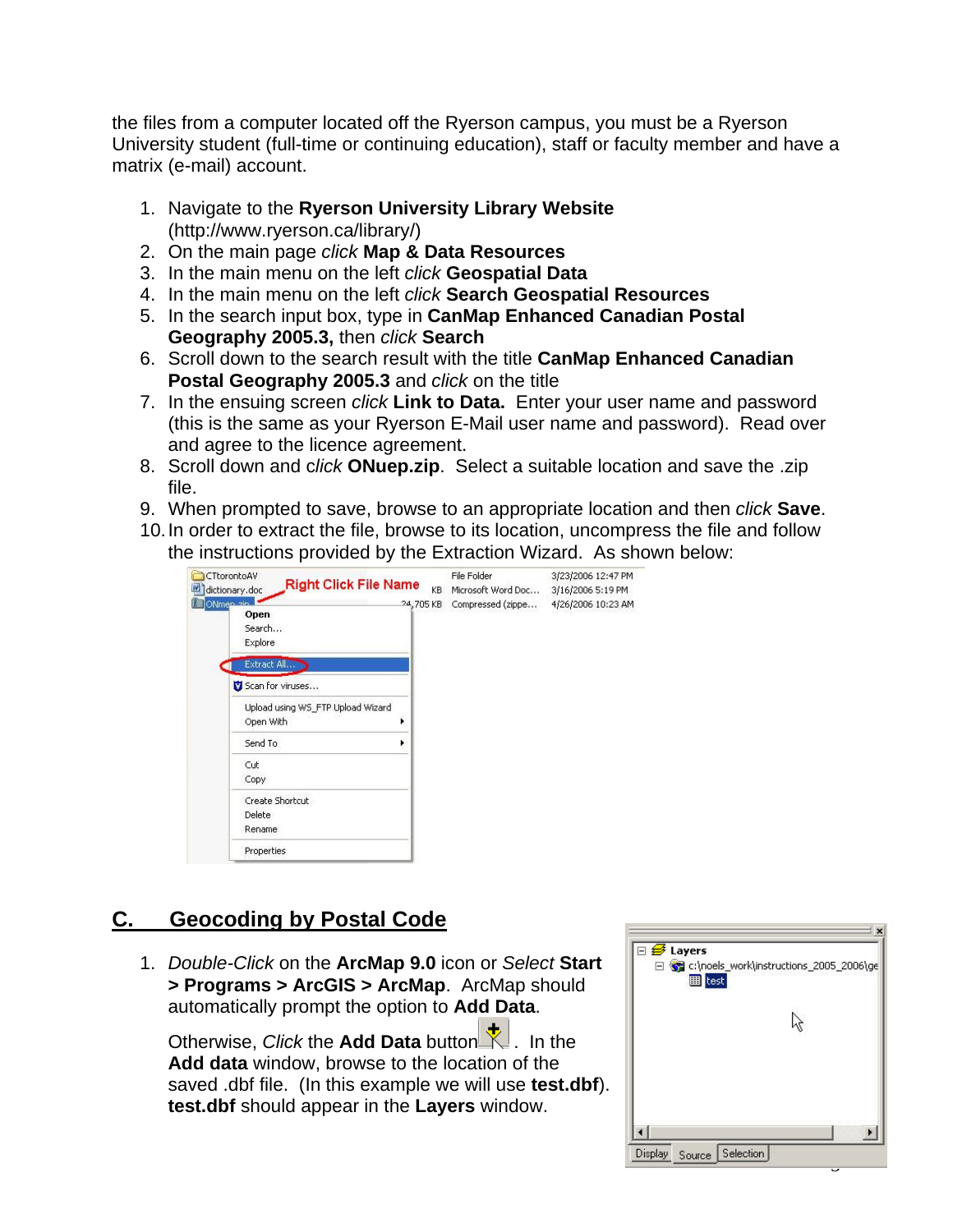- 2. From the main menu *click* **Tools > Geocode > Geocode Addresses…** This will open the **Choose an address locator to use** window.
- 3. *Click* **Add**. In the **Add Address Locato**r window browse to the location where **ONuep** is saved, then *double click* the **ONuep** folder. *Select* **ONuep.mxs,** then *click* **Add**. **Note:** If an error message appears asking you to repair the file, *click*  **No**. Open **My Computer** and make sure that none of the folders that ONuep is in contains a space. **Be sure that the selected name or any of the folders in the file directories do not have spaces (use letters or numbers and use the underscore key rather than a space).** Once this has been corrected, repeat step **3**.
	- Coose an address locator to use...  $|?|x|$ Name **Description** Add... ONuep.mxs Single Field (ArcView Style) OK Cancel
	- a. *Click* **Ok** in the **Choose an address locator to use** window.

- 4. In the **Geocode Addresses** window select the name of the .dbf table (in this example **test.dbf** will be used) in the **Address Table** scroll down menu.
	- a. In the **Key Field** scroll down menu *select* **P\_Code**.
	- b. In the output shapefile or feature class text box, type in or use the  $\mathbb{R}^2$ open folder button to browse to an appropriate location to save the file (in this example the name will be **test.shp**). Once an appropriate name has been selected, *click* **Save**. **Be sure that the selected name or any of the folders in the file directories do not have spaces (use letters or numbers and use the underscore key rather than a space).**
	- c. Then *click* **Ok**.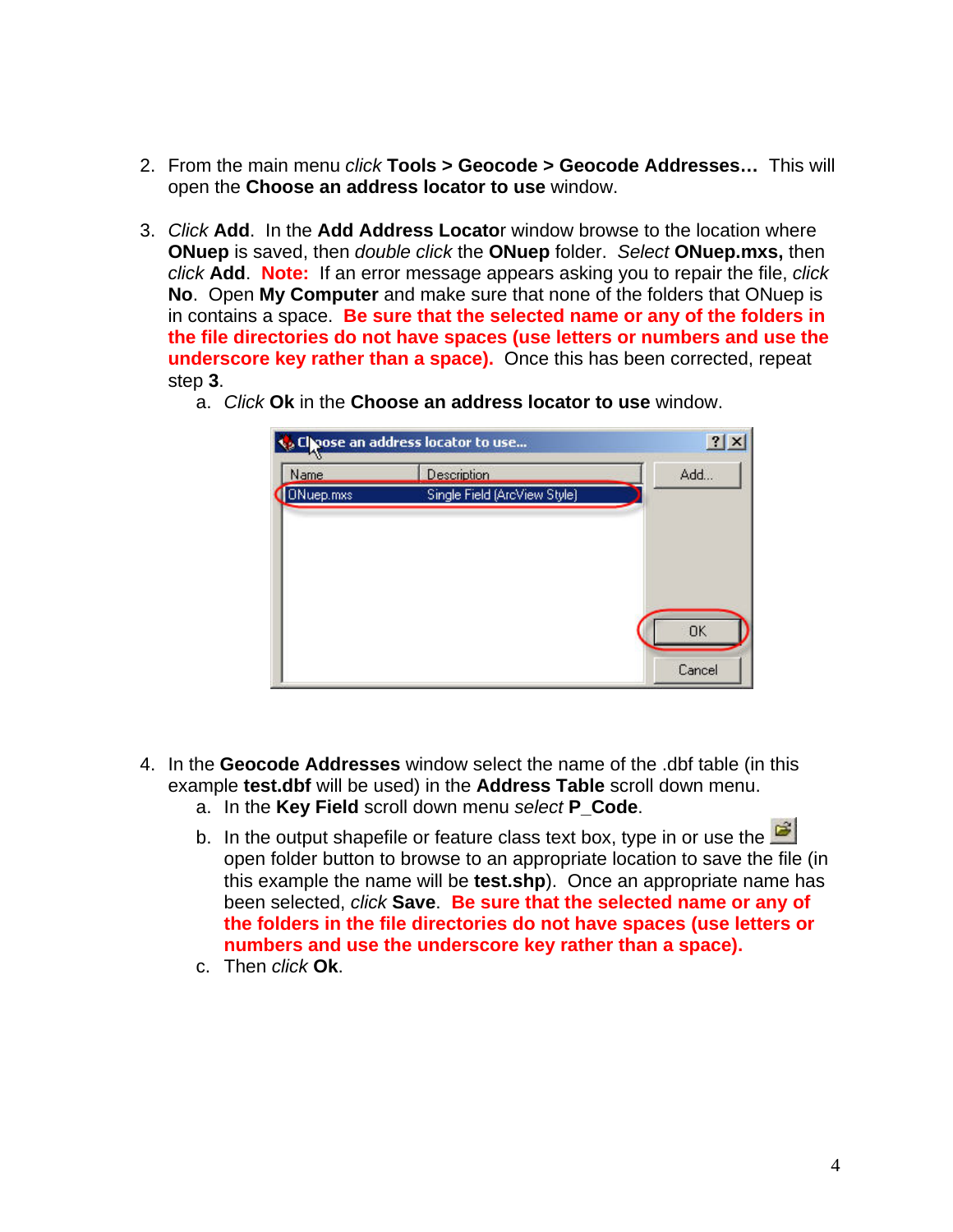| <b>Geocode Addresses: ONuep.mxs</b>                                                                  | $?$ $\times$ |
|------------------------------------------------------------------------------------------------------|--------------|
| Address table:                                                                                       |              |
| test                                                                                                 | ים ⊡         |
| Address Input Fields                                                                                 |              |
| KeyField:<br>$P$ _CODE                                                                               |              |
|                                                                                                      |              |
|                                                                                                      |              |
| <b>Output</b>                                                                                        |              |
| C Create static snapshot of table inside new feature class                                           |              |
| C Create dynamic feature class related to table                                                      |              |
|                                                                                                      |              |
| <u>Dutput shapefile or feature class:</u><br>C:\Noels_Work\Instructions_2005_2006\Geocoding\test.shp |              |
|                                                                                                      |              |
| Config Keyword:                                                                                      |              |
| Advanced Geometry Options                                                                            |              |
| Geocoding Options                                                                                    |              |
|                                                                                                      |              |
| <b>OK</b><br>Help                                                                                    | Cancel       |

5. The Review/Rematch window allows the user to see the success rate of the geocoding process. If all of the postal codes were geocoded, then the number next to the **Unmatched** title should be 0 and 0%. If this is the case, *click* **Done**. The file containing the geocoded points will appear in the **Layers** window and the geocoded points will appear in the **Data View**. **Note:** The newly geocoded points will be displayed in the same projection (GCS North American 1983) as the file used as the address locator (ONuep.mxs).

|                                                                                                                                                                                                      | <b>Review/Rematch Addresses</b>                                                                                                                                                                      | 2 X                                                                 |  |
|------------------------------------------------------------------------------------------------------------------------------------------------------------------------------------------------------|------------------------------------------------------------------------------------------------------------------------------------------------------------------------------------------------------|---------------------------------------------------------------------|--|
| $\Box$ $\Xi$ Lavers<br>c:\no\e_work\instructions_2005_2006\ge<br>冃<br>□ Ø Geocoding Result: Geocoding_Result_<br>c:\noels_work\instructions_2005_2006\ge<br>E<br><b>囲</b> test                       | - Statistics-<br>Matched with score 80 - 100: 8 (100%)<br>Matched with score <80:<br>0(0%<br>0(0%)<br>Unmatched:                                                                                     | 0 unmatched results,<br>therefore all postal codes<br>were geocoded |  |
| <b>New Shape File</b><br><b>Containing Geocoded</b><br><b>Results</b><br>$\left  \cdot \right $<br>$\blacktriangleright$<br>Display Source Selection                                                 | Matched with candidates tied:<br>0(0%<br>Unmatched with candidates tied: 0 (0%)<br>Rematch Criteria<br><b>C</b> Unmatched addresses<br>Addresses with score < 60<br>C Addresses with candidates tied |                                                                     |  |
| <b>R</b> ArcToolbox<br><b>E-S</b> 3D Analyst Tools<br><b>E</b> Analysis Tools<br>El Cartography Tools<br><b>E</b> Conversion Tools<br><b>E</b> Coverage Tools<br><b>El-Sta</b> Data Management Tools | C All addresses<br>$\Box$ in this query<br>Geocoding Options<br>Match Interactively<br>Match Automatically                                                                                           | ٠<br>Done                                                           |  |
| File Geocoding Tools<br><b>El San</b> Geostatistical Analyst Tools<br>E Color Referencing Tools<br>Spatial Analyst Tools<br><b>El-Seg Spatial Statistics Tools</b><br>Favorites   Index   Search     | 00001                                                                                                                                                                                                |                                                                     |  |